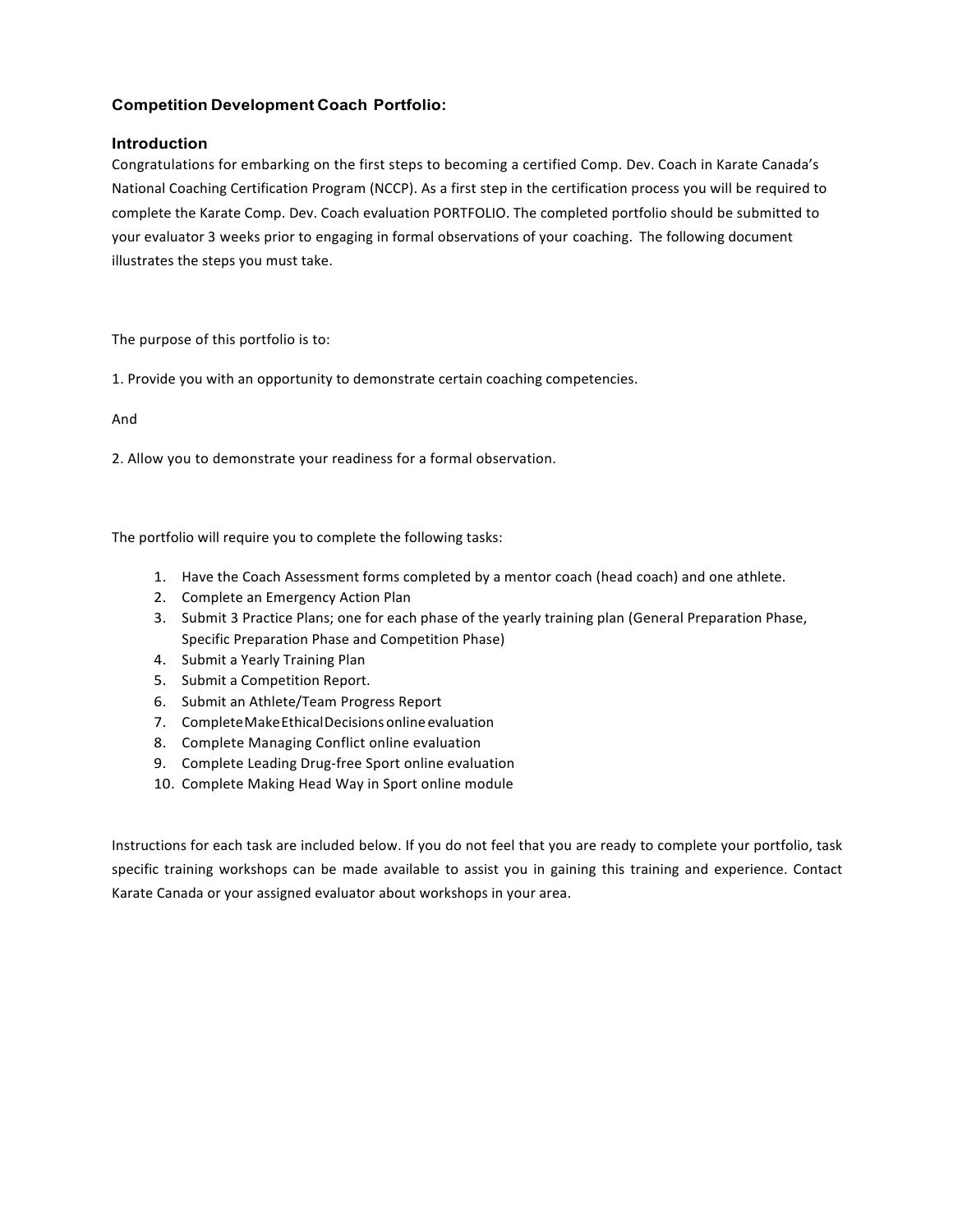# **Competition Development Coach Profile**

| Name                       |         |        |                       |  |                                      |  | CC number: |  |  |  |  |  |  |  |  |
|----------------------------|---------|--------|-----------------------|--|--------------------------------------|--|------------|--|--|--|--|--|--|--|--|
|                            | Surname |        | First Name            |  |                                      |  |            |  |  |  |  |  |  |  |  |
|                            |         |        |                       |  |                                      |  |            |  |  |  |  |  |  |  |  |
| Address                    | Apt.    | Street |                       |  |                                      |  |            |  |  |  |  |  |  |  |  |
|                            |         |        |                       |  |                                      |  |            |  |  |  |  |  |  |  |  |
|                            | City    |        | Province              |  | Postal Code                          |  |            |  |  |  |  |  |  |  |  |
| Phone                      | ( )     |        | $\left($<br>$\lambda$ |  | $\left($<br>$\overline{\phantom{a}}$ |  |            |  |  |  |  |  |  |  |  |
|                            | Home    |        | <b>Business</b>       |  | Fax                                  |  |            |  |  |  |  |  |  |  |  |
| Email                      |         |        |                       |  |                                      |  |            |  |  |  |  |  |  |  |  |
| Number of years coaching   |         |        |                       |  |                                      |  |            |  |  |  |  |  |  |  |  |
| Primary context of athlete |         |        |                       |  |                                      |  |            |  |  |  |  |  |  |  |  |
| coached                    |         |        |                       |  |                                      |  |            |  |  |  |  |  |  |  |  |
| Name of Club               |         |        |                       |  |                                      |  |            |  |  |  |  |  |  |  |  |
| Head Coach/Instructor      |         |        |                       |  |                                      |  |            |  |  |  |  |  |  |  |  |

### **Coaching Context Description**

| Number of Athletes   | Average practice time        |  |
|----------------------|------------------------------|--|
| Youngest Athlete Age | Number of practices per week |  |
| Oldest Athlete Age   | Number of weeks per year     |  |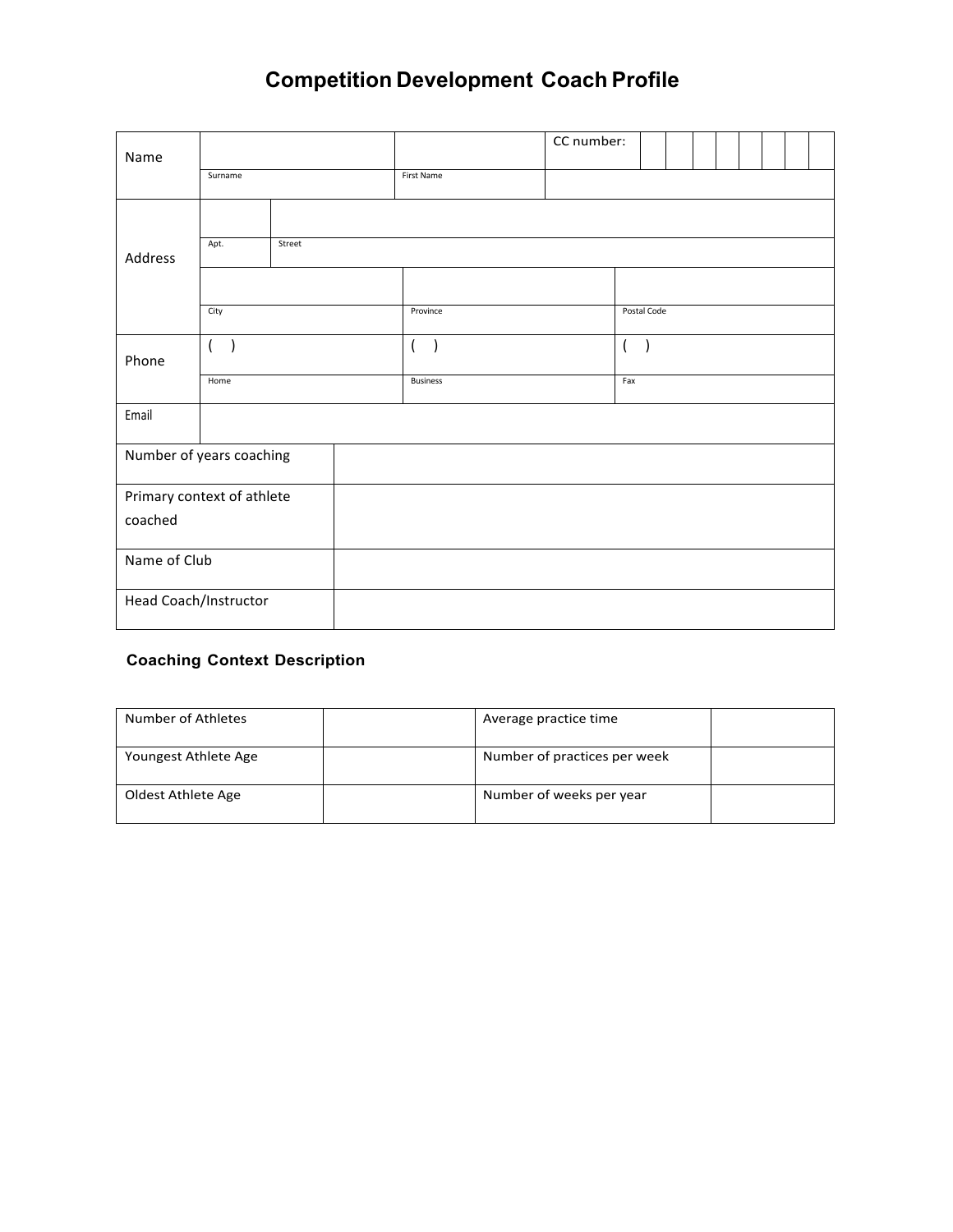### **Completed checklist:**

| Item                                                       | Yes | Date(mm/dd/yyyy) |
|------------------------------------------------------------|-----|------------------|
|                                                            |     |                  |
| Task 1: Have Coach Assessment forms completed by a mentor  |     |                  |
| coach (Head Coach) and one athlete                         |     |                  |
| Task 2: Complete an Emergency Action Plan                  |     |                  |
| Task 3: Complete 3 Practice Plans for an athlete or team   |     |                  |
| Task 4: Submit a Yearly Training Plan                      |     |                  |
| Task 5: Submit a Competition Report                        |     |                  |
| Task 6: Submit an Athlete/Team Progress Report             |     |                  |
| Task 7: Complete MED online evaluation                     |     |                  |
| Task 8: Complete Managing Conflict online evaluation       |     |                  |
| Task 9: Complete Leading Drug-free Sport online evaluation |     |                  |
| Task 10: Completed Making Head Way in Sport online module  |     |                  |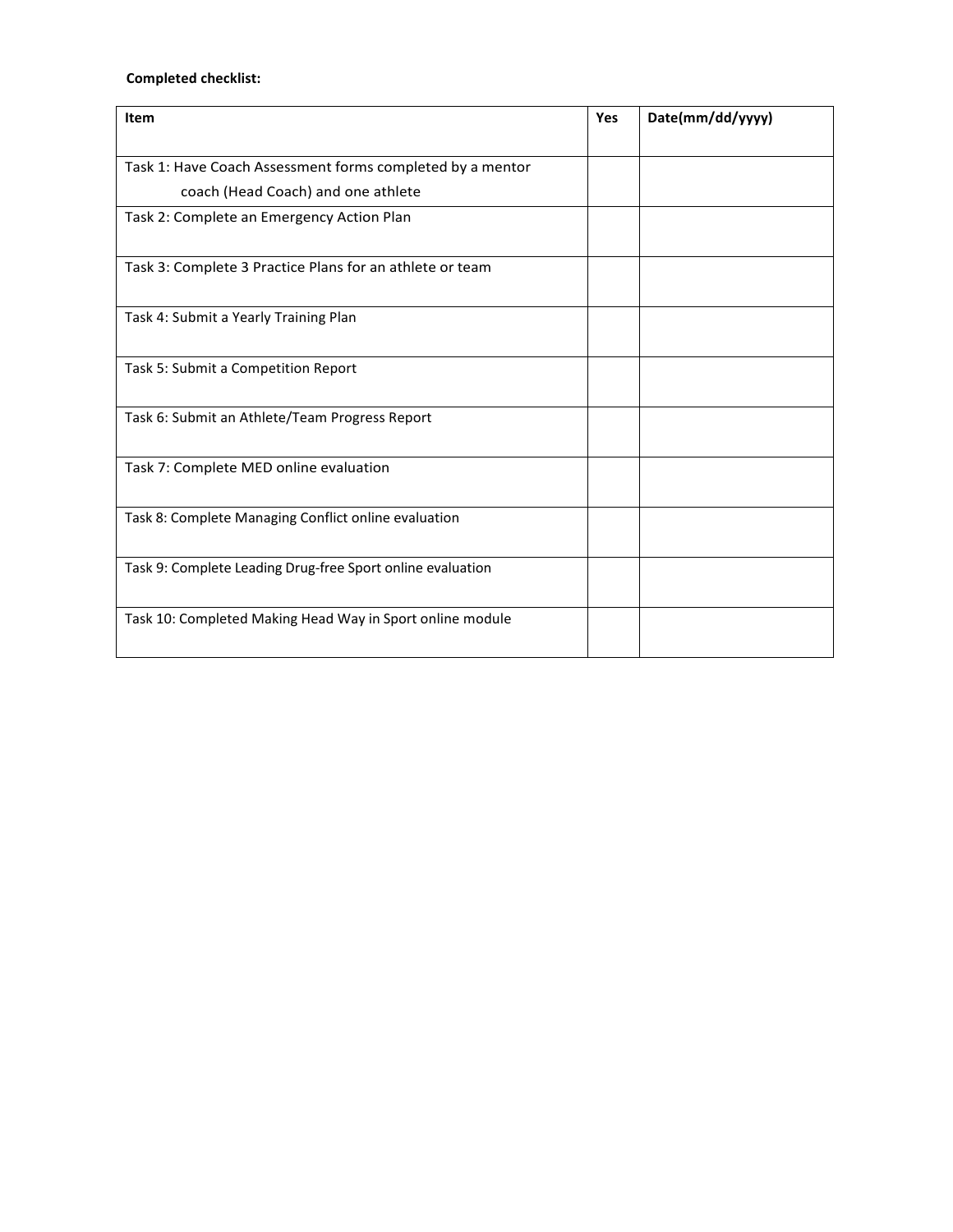# **TASK 1: KARATE COMP DEV COACH ASSESSMENT FORM**

**Please check the appropriate box for the person submitting this assessment.**

| ETE | <b>MENTOR COACH</b> |
|-----|---------------------|
|-----|---------------------|

### Rate the responses to the statement by circling the frequency that you perceive that the coach/instructor achieves each evidence (never, sometimes, often, or always)

| My coach manages administration and logistics by                                                                     | Never        | Sometimes      | Often | Always         |
|----------------------------------------------------------------------------------------------------------------------|--------------|----------------|-------|----------------|
| Providing me with current information about the program in the form of<br>newsletter email website or announcements. | $\mathbf{1}$ | $\overline{2}$ | 3     | 4              |
| Identifying his or her philosophy of the program                                                                     | $\mathbf{1}$ | $\overline{2}$ | 3     | $\overline{4}$ |
| Identifying a clear indication of program costs                                                                      | $\mathbf{1}$ | $\overline{2}$ | 3     | 4              |
| Ensuring that participants understand sport-specific rules and consequences for not<br>following the rules           | $\mathbf{1}$ | $\overline{2}$ | 3     | $\overline{4}$ |
| Working with program volunteers to help run the program                                                              | 1            | $\overline{2}$ | 3     | 4              |
| Making sure that there are no surprise costs that could have been avoided                                            | $\mathbf{1}$ | $\overline{2}$ | 3     | $\overline{4}$ |
| Providing me with progress reports on my sport-specific ability                                                      | $\mathbf{1}$ | $\overline{2}$ | 3     | 4              |
| Making sound recommendations on the development of the program                                                       | $\mathbf{1}$ | $\overline{2}$ | 3     | $\overline{4}$ |
| Supervising other coaches (assistants)                                                                               | 1            | $\overline{2}$ | 3     | 4              |
| My coach helps to resolve conflicts in my sport by                                                                   | Never        | Sometimes      | Often | Always         |
| Clearly outlining expectations for behaviour and commitment to sport                                                 | 1            | $\overline{2}$ | 3     | 4              |
| Promoting and facilitating communication among stakeholders                                                          | $\mathbf{1}$ | $\overline{2}$ | 3     | $\overline{4}$ |
| Clarifying communication to resolve perceptions of misinformation                                                    | $\mathbf{1}$ | $\overline{2}$ | 3     | 4              |
| Promoting positive relationships among stakeholders                                                                  | $\mathbf{1}$ | $\overline{2}$ | 3     | $\overline{4}$ |
| Facilitating individuals to understand the causes of potential conflicts                                             | 1            | $\overline{2}$ | 3     | 4              |
| Applying consistent leadership and fairness when dealing with conflicts                                              | $\mathbf{1}$ | $\overline{2}$ | 3     | $\overline{4}$ |
| My coach takes measures to promote drug free sport by                                                                | Never        | Sometimes      | Often | Always         |
| Helping me to recognize banned substances.                                                                           | 1            | $\overline{2}$ | 3     | 4              |
| Providing me appropriate education about drug testing protocols                                                      | $\mathbf{1}$ | $\overline{2}$ | 3     | $\overline{4}$ |
| Reinforcing the consequences for the use of banned substances                                                        | 1            | $\overline{2}$ | 3     | 4              |
| Helps me understand appropriate use of nutritional supplements                                                       | $\mathbf{1}$ | $\overline{2}$ | 3     | $\overline{4}$ |
| Asking me to identify drugs or supplements that I am currently taking                                                | $\mathbf{1}$ | $\overline{2}$ | 3     | 4              |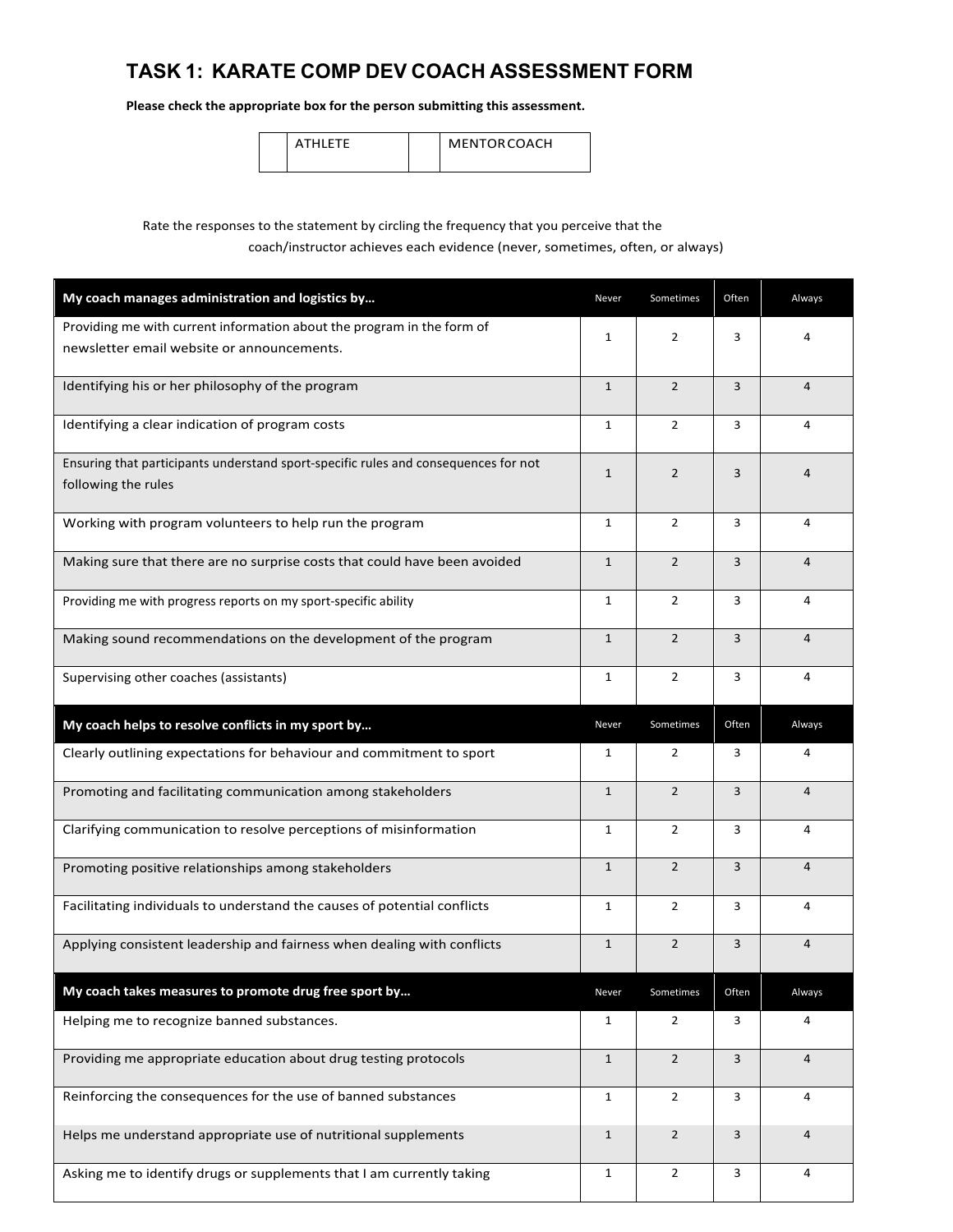| Promoting fair play and drug free sport                                     |  |  |
|-----------------------------------------------------------------------------|--|--|
| Knowing the testing protocols and procedures used by drug testing officials |  |  |
| Providing me with necessary support during drug testing at competitions     |  |  |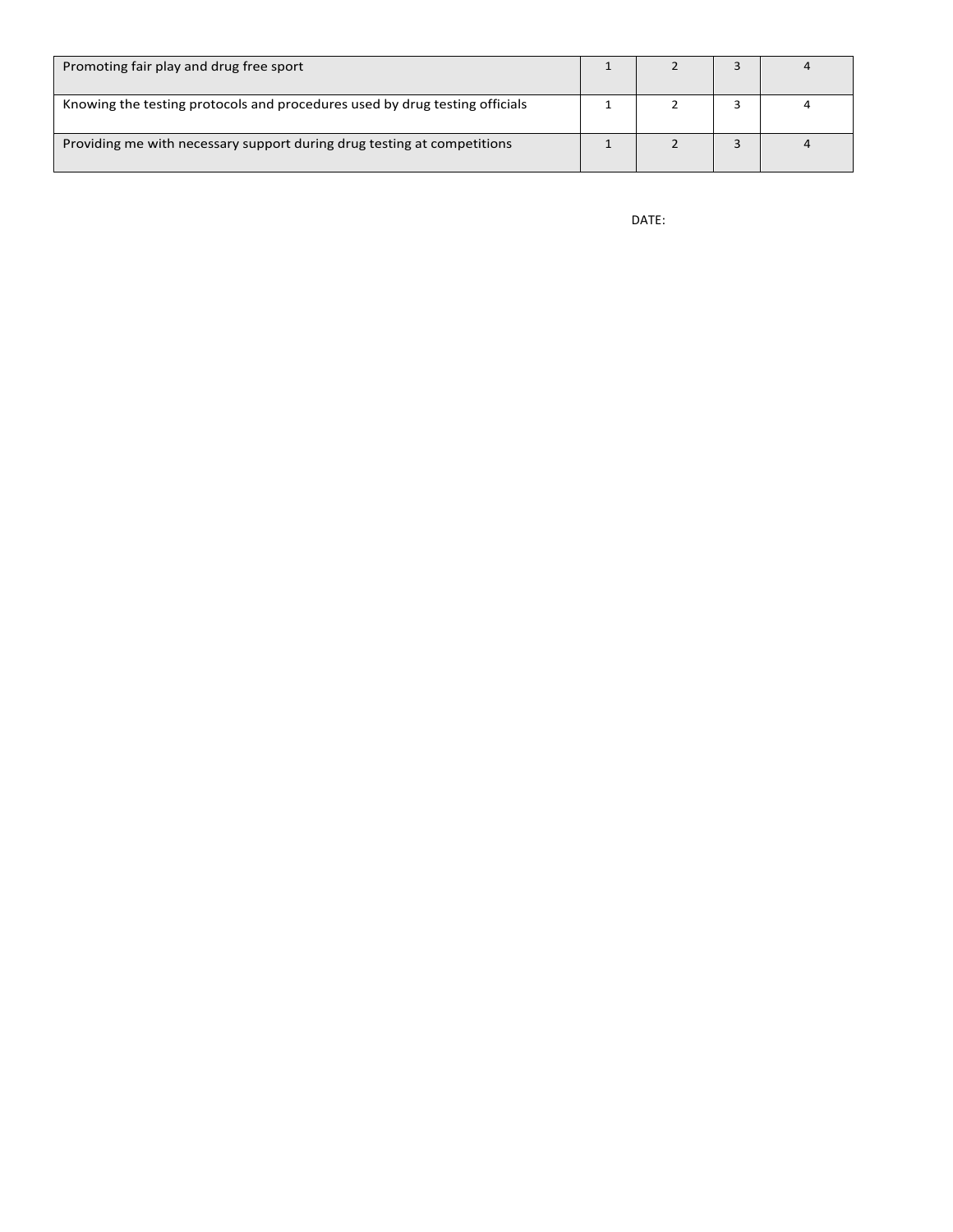# **TASK 2: DESIGN AN EMERGENCY ACTION PLAN (EAP)**

*THIS TASK REQUIRES YOU TO DESIGN OR PRODUCE AN EMERGENCY ACTION PLAN FOR THE TRAINING AREA IN WHICH YOU COACH. AN EMERGENCY ACTION PLAN (EAP) IS A PLAN DESIGNED BY COACHES TO ASSIST THEM IN RESPONDING TO EMERGENCY SITUATIONS. THE IDEA BEHIND HAVING SUCH A PLAN PREPARED IN ADVANCE IS THAT IT WILL HELP YOU RESPOND IN A RESPONSIBLE AND CLEAR-HEADED WAY IF AN EMERGENCY OCCURS.*

An EAP should be prepared for the facility or site where you normally hold practices and for any facility or site where you may go to attend special training sessions.

An EAP can be simple or elaborate and should cover the following items:

- 1. Designate in advance who is in charge in the event of an emergency (this may very well be you).
- 2. Have a cell---phone with you and make sure the battery is fully charged. If this is not possible find out exactly where a telephone that you can use is located.
- 3. Have emergency telephone numbers with you (facility manager fire police ambulance) as well as contact numbers (parents/guardians next of kin family doctor) for the participants.
- 4. Have on hand a medical profile for each participant so that this information can be provided to emergency medical personnel. Include in this profile a signed consent from the parent/guardian to authori-e medical treatment in an emergency.
- 5. Prepare directions to provide Emergency Medical Services (EMS) to enable them to reach the site as rapidly as possible. You may want to include information such as the closest major intersection one-way streets or major landmarks.
- 6. Have a first aid kit accessible and properly stocked at all times (all coaches are strongly encouraged to pursue first aid training).
- 7. Designate in advance a "call person" (the person who makes contact with medical authorities and otherwise assists the person in charge). Be sure that your call person can give emergency vehicles precise instructions to reach your facility or site.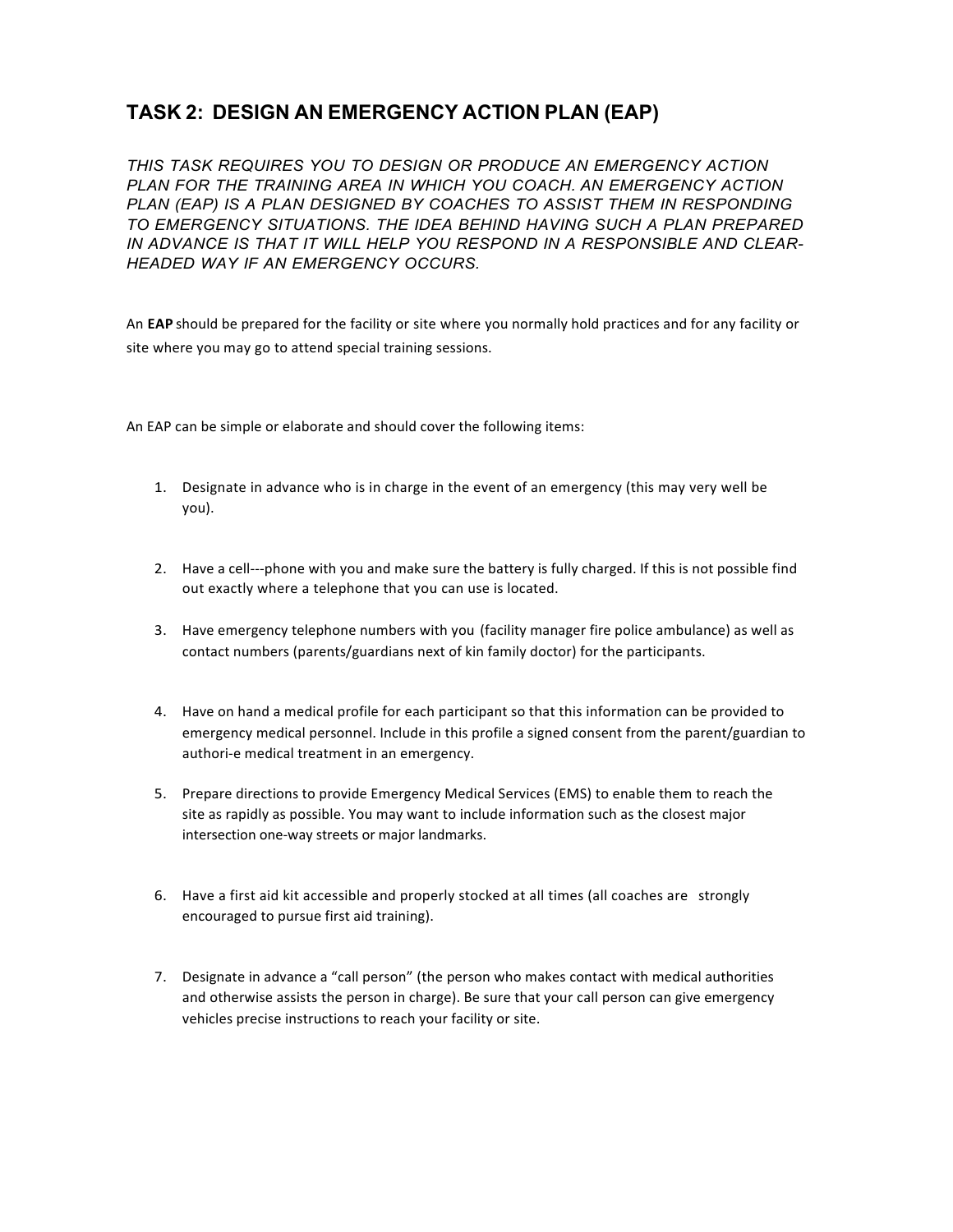### **You can use these templates to assist you in completing this task**

|                         |                                                    | <b>EMERGENCY ACTION PLAN</b>                                                                                                                                                                  |
|-------------------------|----------------------------------------------------|-----------------------------------------------------------------------------------------------------------------------------------------------------------------------------------------------|
| EMERGENCY PHONE #'s     | 911<br>Coach:<br>PH: (<br>$\overline{\phantom{a}}$ | Checklist:<br>Location of telephones are identified.<br>Emergency telephone numbers are listed.<br>Cell---phone battery well charged<br>Change available to make phone calls from a pay phone |
|                         | Coordinator:<br>PH: (<br>$\big)$                   |                                                                                                                                                                                               |
|                         | Address of Dojo/training area:                     | DIRECTIONS: Accurate directions to the site:                                                                                                                                                  |
| <b>FACILITY ADDRESS</b> | Address of Nearest Hospital:                       |                                                                                                                                                                                               |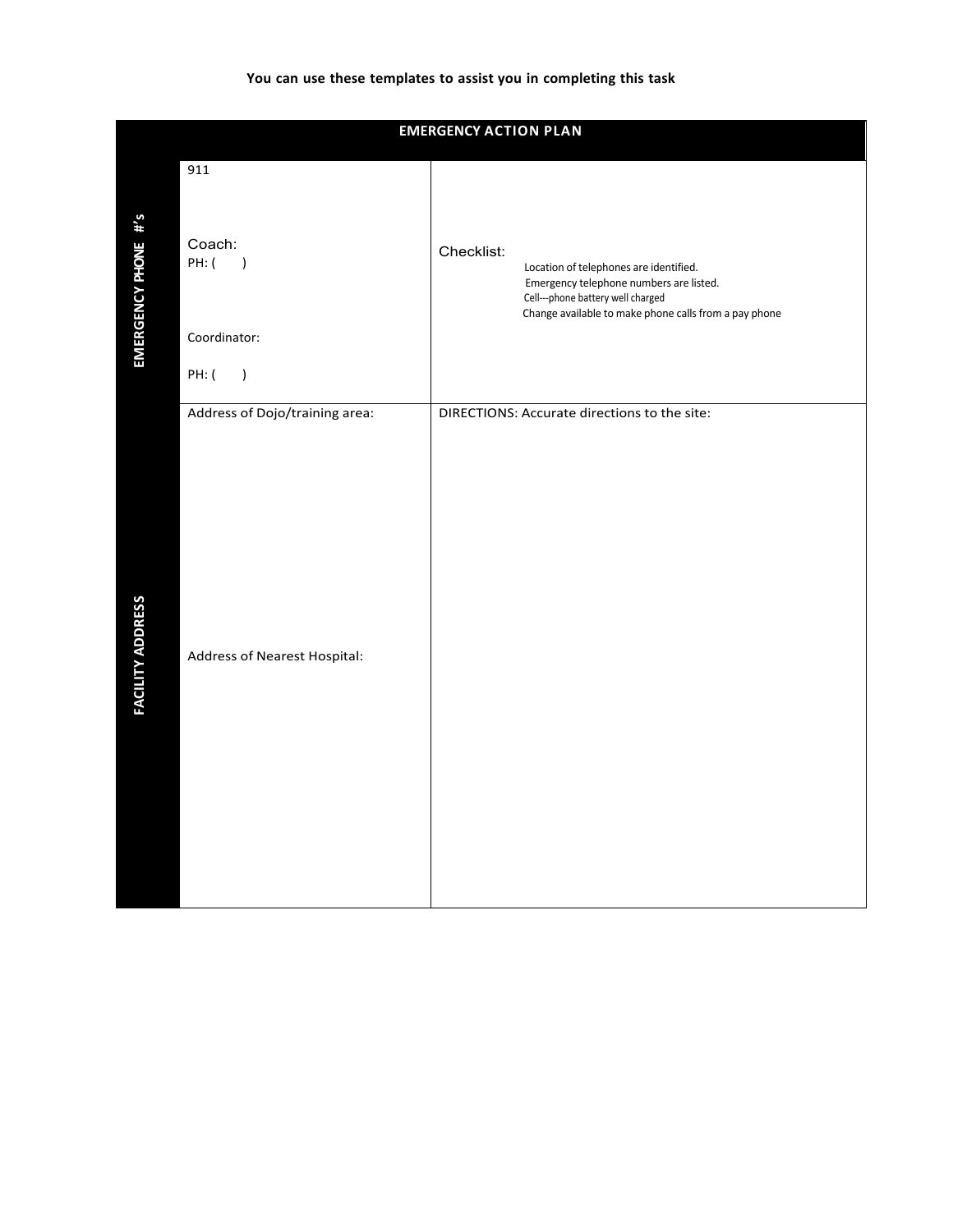|                      | NAME:                             | Roles and responsibilities: |
|----------------------|-----------------------------------|-----------------------------|
|                      | PH: (<br>$\overline{\phantom{a}}$ |                             |
|                      |                                   |                             |
|                      |                                   |                             |
|                      | <b>ALTERNATE 1:</b>               |                             |
|                      |                                   |                             |
| <b>CHARGE PERSON</b> |                                   |                             |
|                      | PH: ( )                           |                             |
|                      |                                   |                             |
|                      | <b>ALTERNATE 2:</b>               |                             |
|                      |                                   |                             |
|                      |                                   |                             |
|                      | PH: ( )                           |                             |
|                      | NAME:                             | Roles and responsibilities: |
|                      |                                   |                             |
|                      | PH: ( )                           |                             |
|                      |                                   |                             |
|                      |                                   |                             |
|                      | <b>ALTERNATE 1:</b>               |                             |
| CALL PERSON          |                                   |                             |
|                      | PH: ( )                           |                             |
|                      |                                   |                             |
|                      |                                   |                             |
|                      | <b>ALTERNATE 2:</b>               |                             |
|                      |                                   |                             |
|                      | PH: (<br>$\rightarrow$            |                             |
|                      |                                   |                             |
|                      | PARTICIPANT INFORMATION           |                             |
|                      | FIRST AID KIT                     |                             |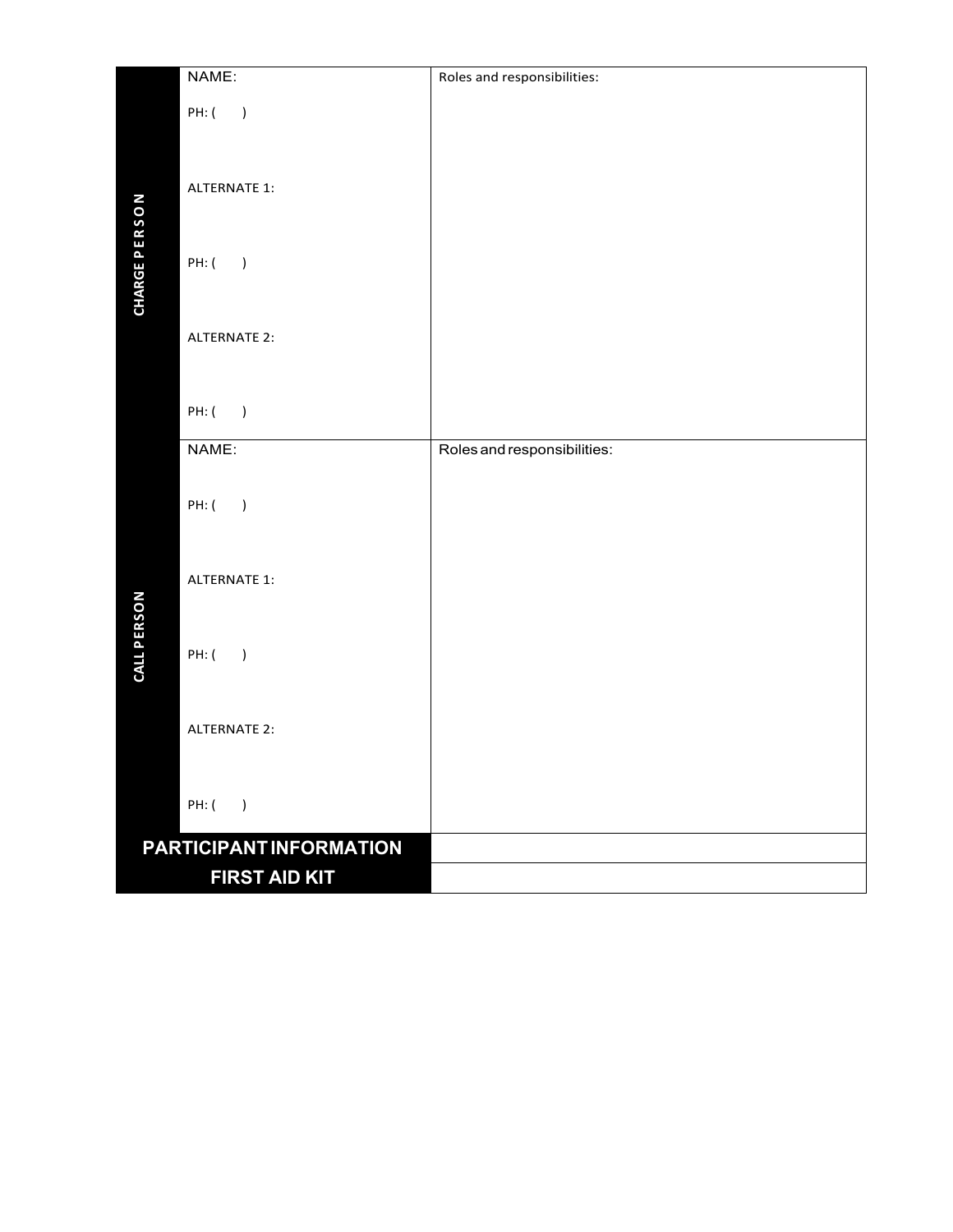#### **MEDICAL INFORMATION**

#### PLEASE PRINT CLEARLY

| Athlete Name:               |            |          |        |      |        |
|-----------------------------|------------|----------|--------|------|--------|
| <b>BIRTH</b><br><b>DATE</b> | (Dd/mm/yy) | Age      |        | Male | Female |
|                             |            |          |        |      |        |
|                             | Street     |          |        |      |        |
| Address                     |            |          |        |      |        |
|                             | City       | Province | Postal |      |        |
| Medicare                    |            |          |        |      |        |
| Number                      |            |          |        |      |        |

| <b>PARENTS</b><br><b>NAME</b> |        |          |        |
|-------------------------------|--------|----------|--------|
|                               |        |          |        |
| <b>ADDRESS</b>                | Street |          |        |
|                               |        |          |        |
|                               | City   | Province | Postal |
| Phone#'s                      |        |          |        |
|                               | Home   | Work     | Cell   |

| <b>Family Doctor</b> |      |       |
|----------------------|------|-------|
|                      | Name | Phone |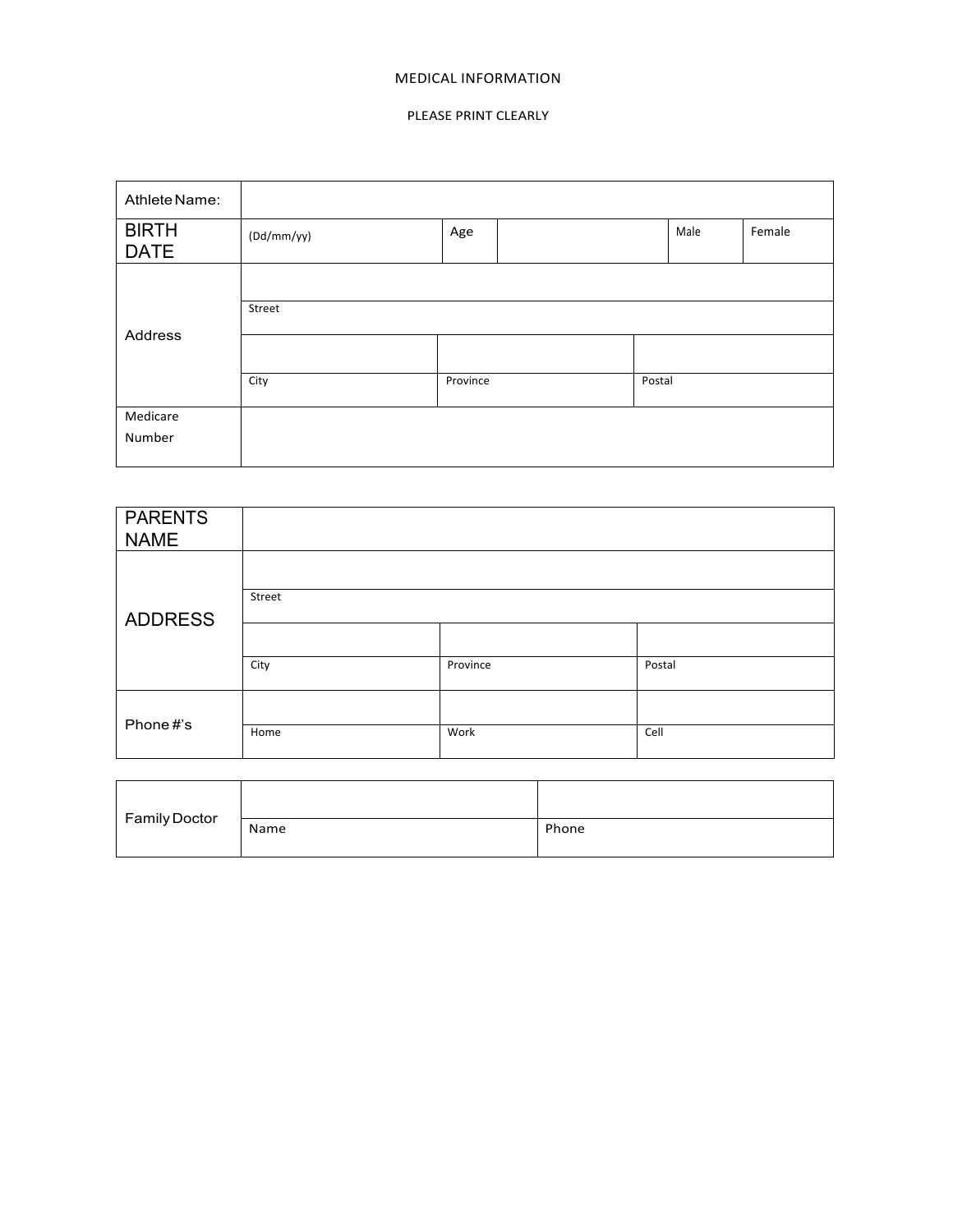**Health History Details:**

| Allergies                        | Yes ⊗ No ⊗                 |                                                                                                                     |
|----------------------------------|----------------------------|---------------------------------------------------------------------------------------------------------------------|
| Asthma (Respiratory)             | Yes ⊗ No ⊗                 |                                                                                                                     |
| <b>Blackouts/Fainting</b>        | Yes ⊗ No ⊗                 | <u> 1989 - Johann Barn, fransk politik (f. 1989)</u>                                                                |
| Chest pain                       | Yes ⊗ No ⊗                 |                                                                                                                     |
| <b>Diabetes</b>                  | Yes $\otimes$ No $\otimes$ | the contract of the contract of the contract of the contract of the contract of                                     |
| Epilepsy                         | Yes ⊗ No ⊗                 |                                                                                                                     |
| <b>Hearing Disorder</b>          | Yes ⊗ No ⊗                 |                                                                                                                     |
| <b>Heart Condition</b>           | Yes $\otimes$ No $\otimes$ |                                                                                                                     |
| Recurring Headaches              | Yes ⊗ No ⊗                 |                                                                                                                     |
| Seizures                         | Yes ⊗ No ⊗                 | <u> 1989 - Johann Stoff, fransk politik (d. 1989)</u>                                                               |
| Glasses                          | Yes $\otimes$ No $\otimes$ |                                                                                                                     |
| <b>Contact Lenses</b>            | Yes ⊗ No ⊗                 |                                                                                                                     |
| Injuries (specify)               | Yes ⊗ No ⊗                 | <u> 1989 - Johann Barbara, martin amerikan basar dan basa dan basa dan basa dan basa dan basa dan basa dan basa</u> |
| Medications (specify)            | Yes ⊗ No ⊗                 |                                                                                                                     |
| Concussions                      | Yes ⊗ No ⊗                 |                                                                                                                     |
| Other (including recent surgery) | Yes ⊗ No ⊗                 |                                                                                                                     |
|                                  |                            |                                                                                                                     |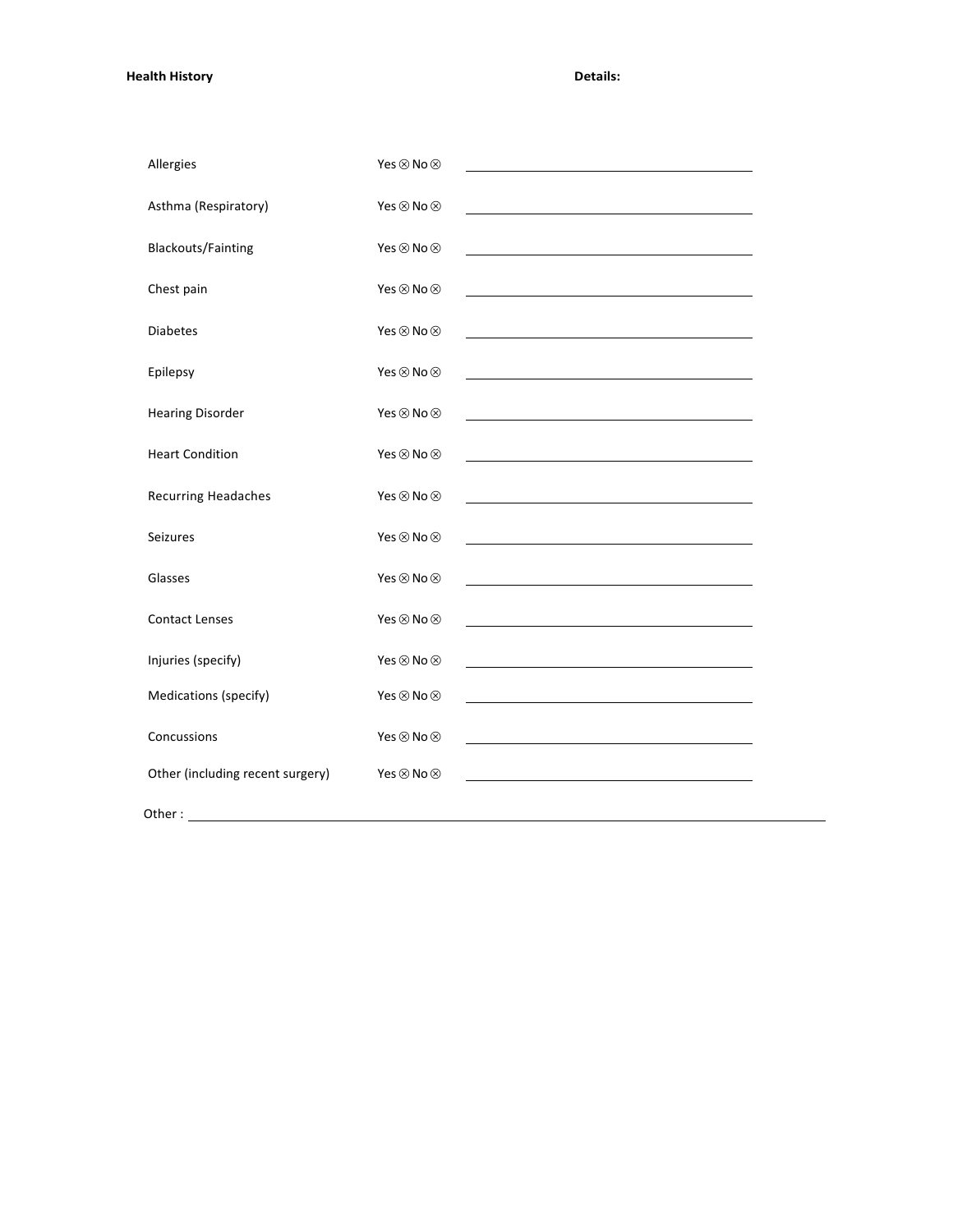# **TASK 3: COMPLETE 3 LESSON PLANS**

*The purpose of this task is to demonstrate your ability to plan a karate practice in each of the following yearly training plan phase (general preparation specific preparation and competition). You will be required to submit all 3 plans for the portfolio. Your Evaluator will assess the plans and you will be given feedback on areas for improvement. These plans will also help the Evaluator determine your readiness for a formal observation in practice.*

In order to provide objectivity in the evaluation for certification the coach candidate will be required to plan and implement a skill from the Skill referent model. The table below outlines the specific elements that should be in the practice. This table can be used as a guide in planning your karate practice.

| <b>Practice Segment</b>          | Elements to be included in the plan                                                                                                                                                                                                    |
|----------------------------------|----------------------------------------------------------------------------------------------------------------------------------------------------------------------------------------------------------------------------------------|
| Introduction                     | Purpose is to greet athletes and let them know what will be taking<br>place. It should also identify key safety considerations that could be<br>factored into the practice                                                             |
| Warm-up / Flexibility            | Purpose is to prepare the body for the efforts that will be produced during the<br>main part. This segment of the practice should progress from a general to a<br>specific warm---up and should include specific exercises for karate. |
| <b>Main Part</b>                 | Purpose is to engage Athletes in activities that will help them to improve<br>karate---specific abilities and fitness.                                                                                                                 |
| <b>BasicTechniques</b>           | This section should identify appropriate technical elements key performance<br>factors and athletic abilities that will be addressed for specific karate skills                                                                        |
| Combative Drills/<br>Kata Drills | This section should outline appropriate technical elements key<br>performance factors and athletic abilities that will be addressed during<br>combative activities or games                                                            |
| Cool Down                        | Purpose is to begin recovery and should include appropriate activities like light<br>cardio and stretching which allows athlete to progressively transition into a<br>normal activity level after practice                             |
| Conclusion                       | Purpose is to debrief and inform about next practice competition and should<br>include wrap---up of key training principals from the day.                                                                                              |

The following templates can be used to assist you in creating a lesson plan.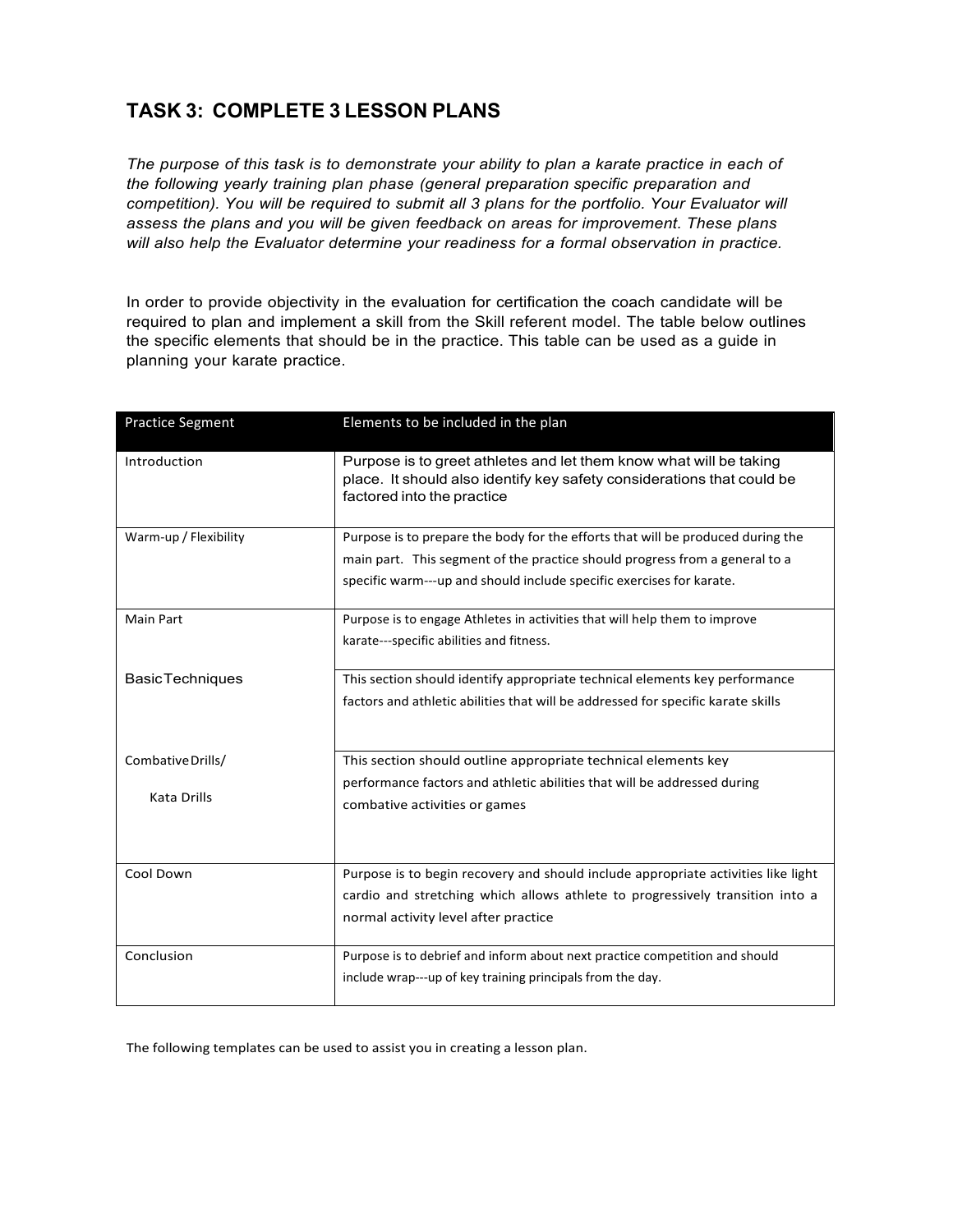If you do not feel that you are ready to complete this task you may want to take a specific training workshop to assist you in gaining the necessary experience. Please contact your assigned evaluator or Karate Canada for appropriate workshops and clinics in your area.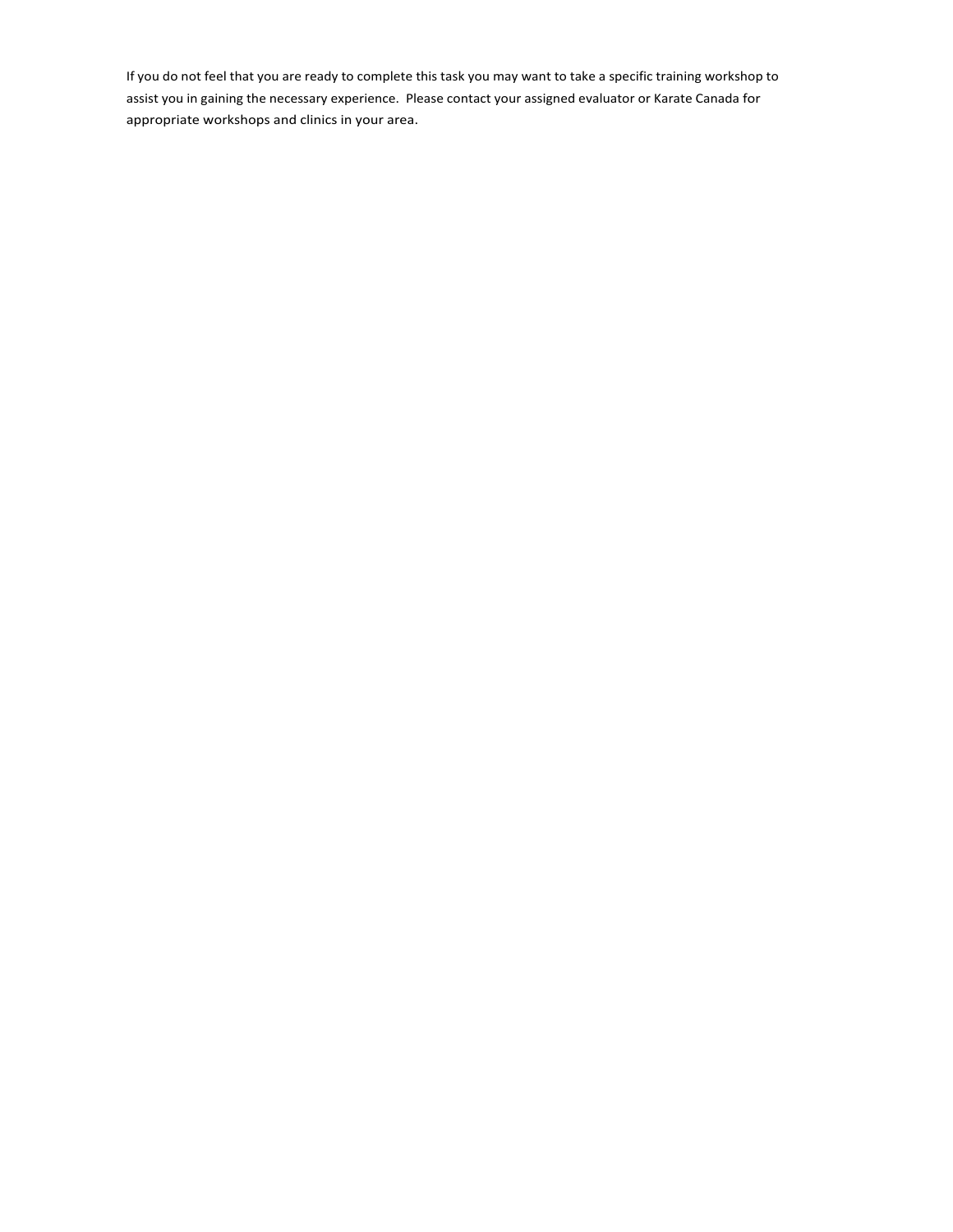# THE STRUCTURE OF A PRACTICE PLAN SHOWING THE KEY ELEMENTS

| <b>Practice Part</b>                                                                                                      | <b>Time</b>           | <b>Key Elements</b>                                                                                                                                                                                                                                                                                                                                                                                                                                                                                                                                             |
|---------------------------------------------------------------------------------------------------------------------------|-----------------------|-----------------------------------------------------------------------------------------------------------------------------------------------------------------------------------------------------------------------------------------------------------------------------------------------------------------------------------------------------------------------------------------------------------------------------------------------------------------------------------------------------------------------------------------------------------------|
| <b>Introduction</b><br>Purpose is to<br>greet athletes<br>and let them<br>know what<br>will be taking<br>place            | variable<br>$2-3$ min | Before practice begins:<br>Inspect facilities<br>Organize equipment<br>Greet each athlete<br>Assess the energy level of each athlete<br>At the beginning of practice:<br>Review the goals of the practice and the activities planned<br>Give safety instructions specific to the activities planned                                                                                                                                                                                                                                                             |
| Warm-up<br>Purpose is to<br>prepare the<br>body for the<br>efforts that<br>will be<br>produced<br>during the<br>main part | $3-7$ min<br>5-10 min | General warm-up:<br>General exercises or games to loosen muscles and raise body<br>temperature<br>Progressive stretching dynamic stretching<br>Specific warm-up:<br>Brief activities that athletes already know that mimic the<br>movements of the main part (may even be the same activity<br>but at lower intensity)<br>A gradual increase in intensity that will not tire the athlete<br>A quick transition between the end of the warm-up the<br>explanations/instructions given for the first activities of the main<br>part and the activities themselves |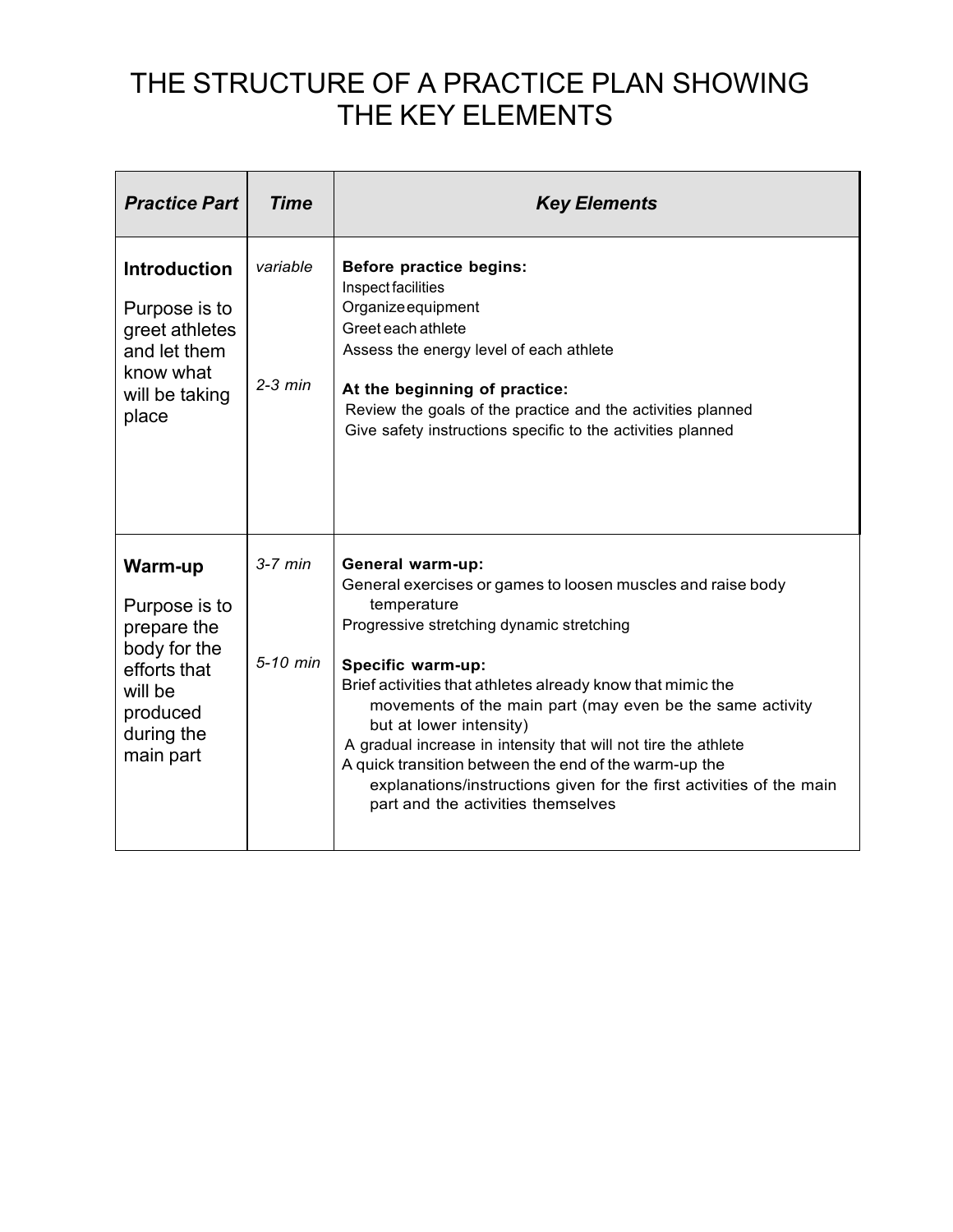| <b>Practice Part</b>                                                                                                                                        | <b>Time</b>                                                           | <b>Key Elements</b>                                                                                                                                                                                                                                                                                                                                                                                                                                |
|-------------------------------------------------------------------------------------------------------------------------------------------------------------|-----------------------------------------------------------------------|----------------------------------------------------------------------------------------------------------------------------------------------------------------------------------------------------------------------------------------------------------------------------------------------------------------------------------------------------------------------------------------------------------------------------------------------------|
| <b>Main part</b><br>Purpose is to<br>engage<br>athletes in<br>activities that<br>will help them<br>to improve<br>sport-specific<br>abilities and<br>fitness | Variable:<br>usually<br>20-30min<br>depending<br>on age of<br>student | <b>3 OR MORE ACTIVITIES LINKED IN THE PROPER ORDER</b><br>Activities that challenge the athletes so that they can learn and improve while<br>enjoying themselves<br>Athletes engaged most of the time in an activity (i.e. not standing around or<br>waiting in line)<br>Athletes allowed enough practice for each activity<br>Activities that are adapted to the age fitness and ability levels of the athletes<br>and are relevant to the karate |
| Cool-down<br>Purpose is to<br>begin<br>recovery                                                                                                             | $2-3$ min                                                             | A gradual decrease in intensity<br>Stretching especially of those muscles most used                                                                                                                                                                                                                                                                                                                                                                |
| <b>Conclusion</b><br>Purpose is to<br>debrief and<br>inform about<br>next practice<br>or competition                                                        | $2-3$ min                                                             | Provide and ask for feedback on what went well and suggest how<br>improvement can be made<br>Inform about the next practice or competition (e.g. logistics goals<br>and emphasis)<br>Lead team cheer<br>Speak with each athlete before he/she leaves                                                                                                                                                                                               |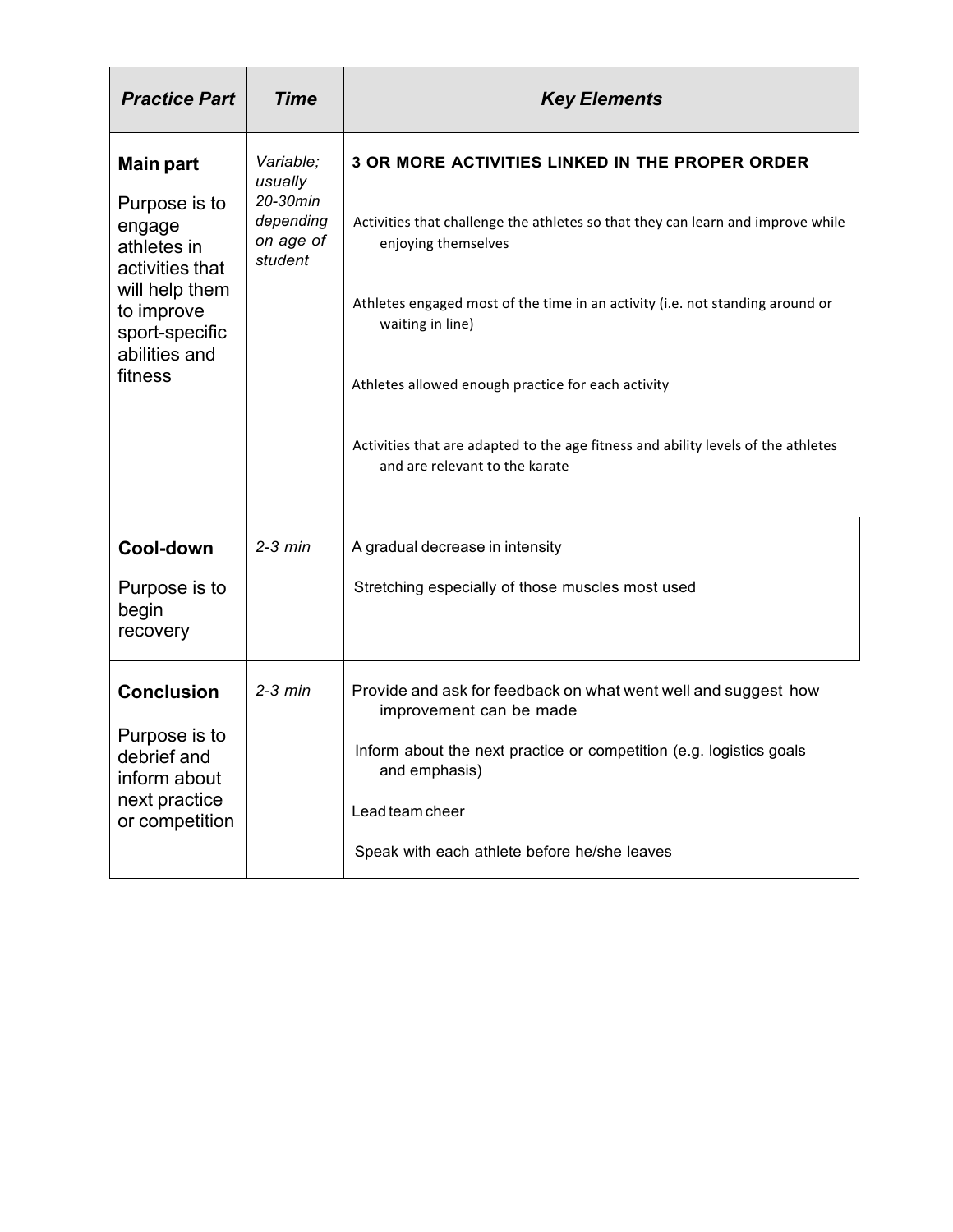### **Observation in Practice & Evaluation Overview**

|         |        |  |                 |            | CC number: | $\mathsf{C}$ | $\mathsf{C}$ |             |  |  |  |
|---------|--------|--|-----------------|------------|------------|--------------|--------------|-------------|--|--|--|
| Surname |        |  |                 |            |            |              |              |             |  |  |  |
|         |        |  |                 |            |            |              |              |             |  |  |  |
| Apt.    | Street |  |                 |            |            |              |              |             |  |  |  |
|         |        |  |                 |            |            |              |              |             |  |  |  |
| City    |        |  | Province        |            |            |              |              |             |  |  |  |
|         |        |  |                 |            |            |              |              |             |  |  |  |
| Home    |        |  | <b>Business</b> |            |            |              |              |             |  |  |  |
|         |        |  |                 |            |            |              |              |             |  |  |  |
|         |        |  |                 | First Name |            |              | Fax          | Postal Code |  |  |  |

### **Coach Profile**

|           |         | Name of Club / |  |
|-----------|---------|----------------|--|
| Number of | Primary | Facility       |  |
| years     | athlete |                |  |
| coaching  | context | Head coach /   |  |
|           |         | Sensei         |  |
|           |         |                |  |

|                                                       | Athlete Information                      |  | Main emphasis of practice                                                                                                                            |   |   |  |  |  |
|-------------------------------------------------------|------------------------------------------|--|------------------------------------------------------------------------------------------------------------------------------------------------------|---|---|--|--|--|
| Average duration of<br>Number of Athletes<br>practice |                                          |  | Identify potential areas of emphasis by prioriti-ing each<br>potential cause of athlete performance. Circle the priority:<br>H=High; M=Medium; L=Low |   |   |  |  |  |
| Youngest Athlete Age                                  | Number of practices /<br>week            |  | Equipment                                                                                                                                            | H | M |  |  |  |
|                                                       |                                          |  | Environment                                                                                                                                          | H | M |  |  |  |
| Oldest Athlete Age                                    | Number of weeks per<br>year              |  | Affective                                                                                                                                            | H | M |  |  |  |
| Average number of                                     | Average number of                        |  | Cognitive                                                                                                                                            | H | M |  |  |  |
| competitions per year                                 | events or length event<br>percompetition |  | Physical                                                                                                                                             | H | м |  |  |  |
| Phase in yearly training                              | Next competition (days                   |  | Tactical                                                                                                                                             | H | M |  |  |  |
| plan                                                  | or weeks)                                |  | Technical                                                                                                                                            | н | M |  |  |  |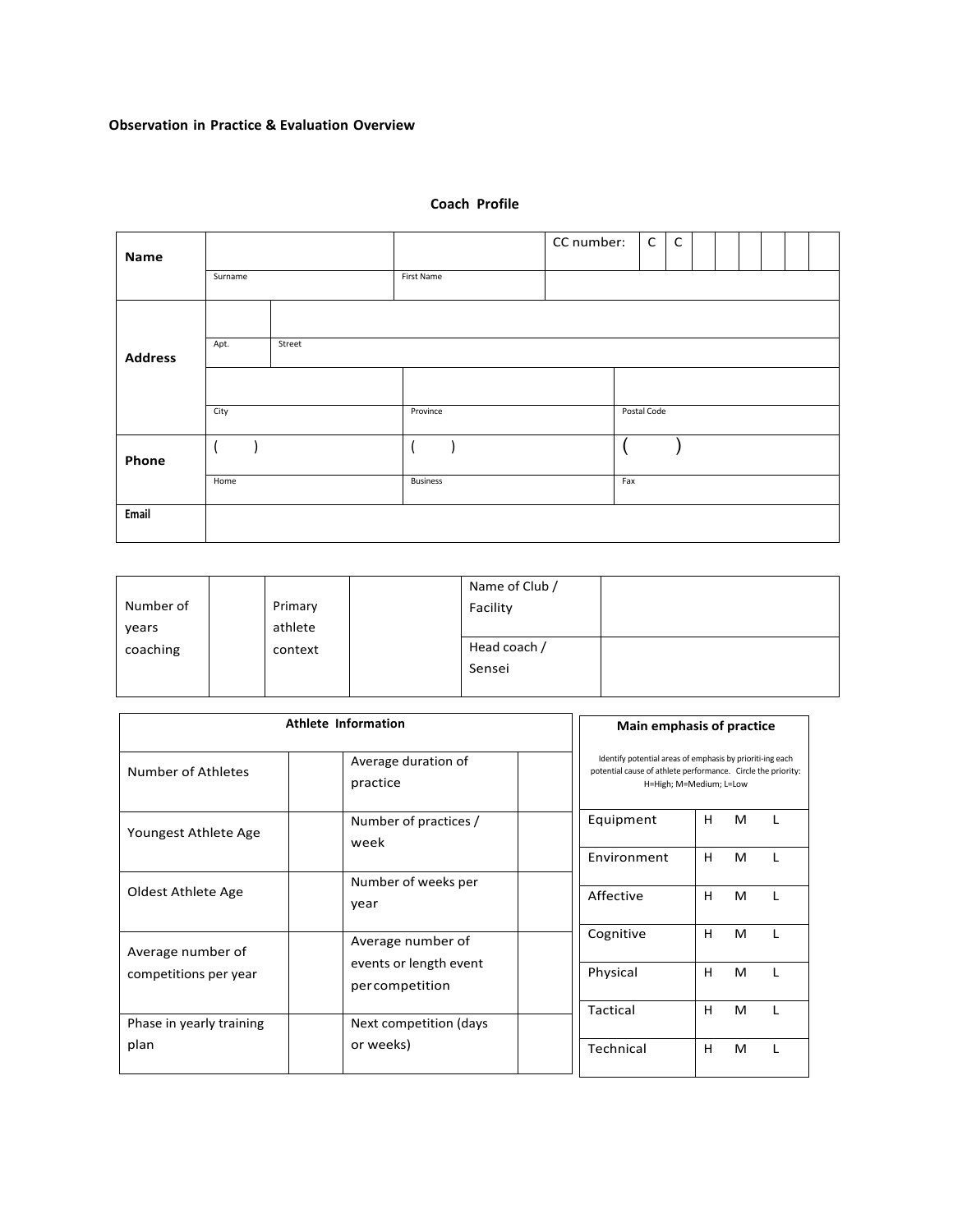|                | <b>Practice Goals</b>                          |
|----------------|------------------------------------------------|
|                | Indicate the 3 main objectives of the practice |
| $\mathbf{1}$ . |                                                |
|                |                                                |
|                |                                                |
| 2.             |                                                |
|                |                                                |
|                |                                                |
| 3.             |                                                |
|                |                                                |
|                |                                                |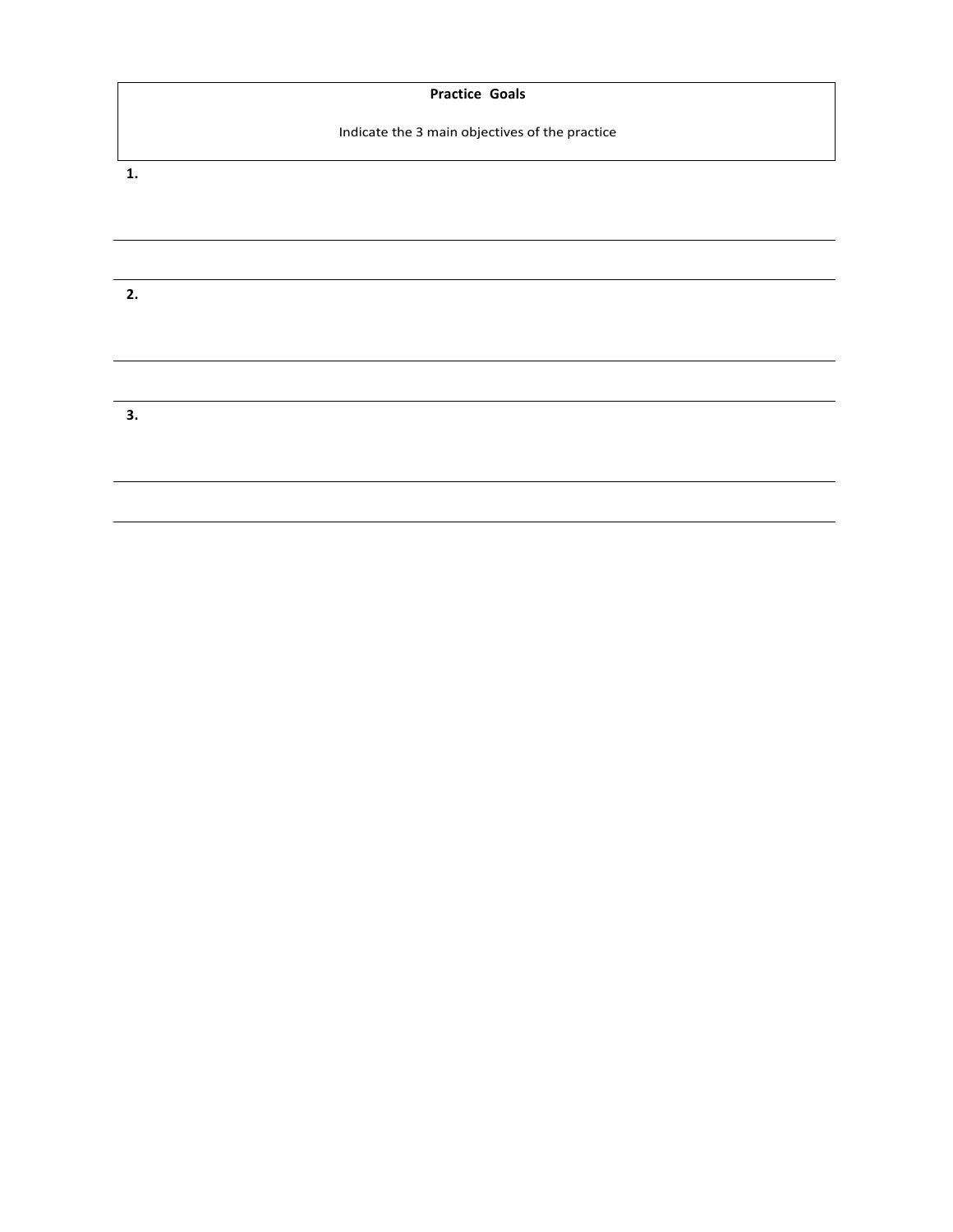### **PRACTICE PLANNING WORKSHEET**

Note: This worksheet is a sample. The plan that you submit as part of your portfolio may require more detail to meet the evaluation standard.

| <b>CLUB</b>     | <b>DATE</b>  | <b>TIME</b> |
|-----------------|--------------|-------------|
| <b>LOCATION</b> | <b>GOALS</b> |             |

**EQUIPMENT**

| Introduction | Time                                 |  |
|--------------|--------------------------------------|--|
| Warm-up      | $\ensuremath{\mathsf{T}}\xspace$ ime |  |
| Main Part    | Time                                 |  |
| Cool<br>down | Time                                 |  |
| Conclusion   | Time                                 |  |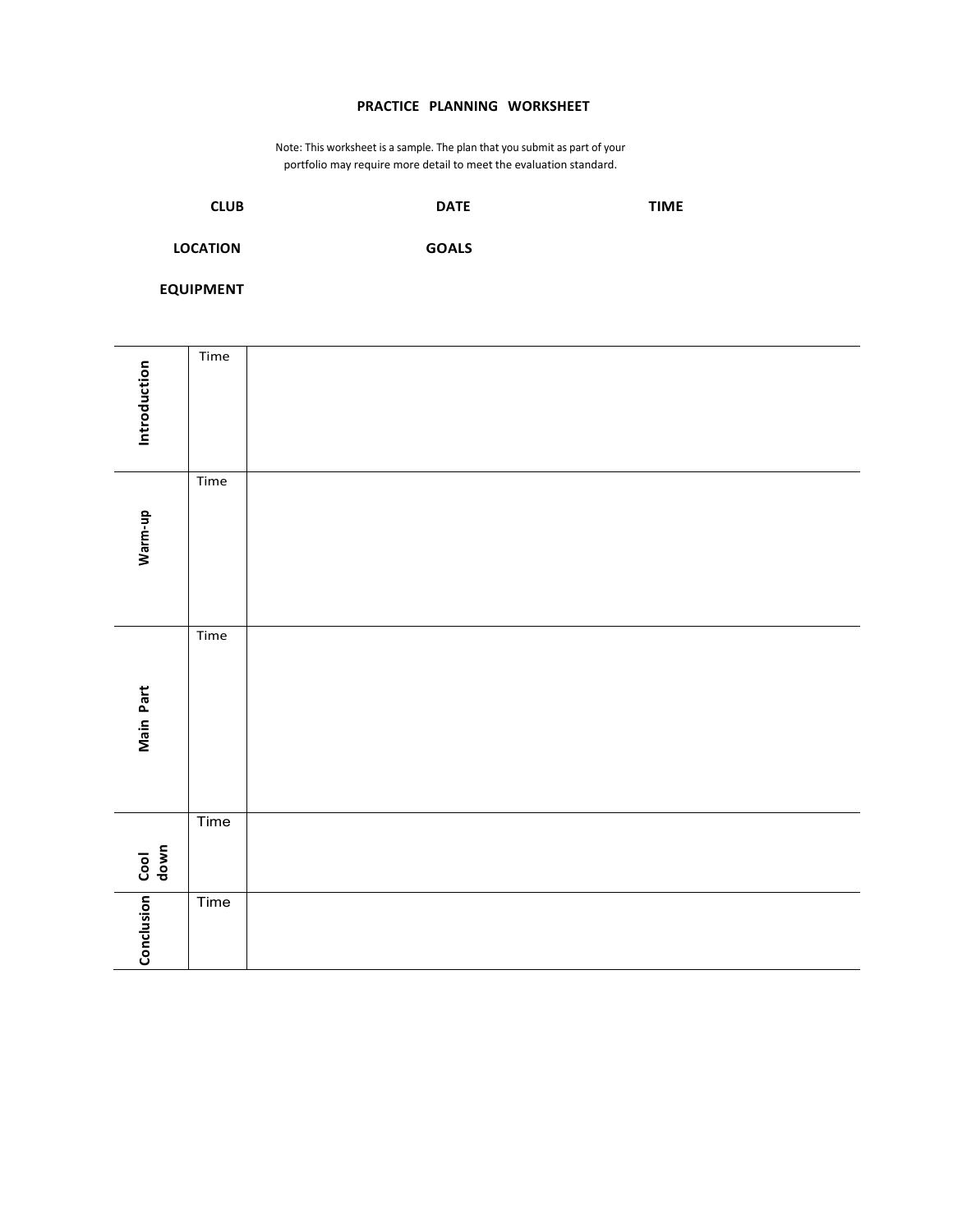## **TASK 4: SUBMIT A YEARLY TRAINING PLAN** (SEE PERFORMANCE PLANNINGMODULE**)**

This task requires you to prepare a one page Yearly training plan outlining:

- Competitions training camps and testing sessions dates.
- Training phases
- Training priorities for each training phase
- Link to Karate Canada's LTAD

# **TASK 5: SUBMIT A COMPETITION REPORT**

The purpose of this task is to assess your ability to manage a provincial team (or equivalent) program. It consists of providing a post competition report including

- Goals
- Scheduling (training team meals curfew travel etc)
- Results (team and individual)
- Issues solutions
- Recommendations for the future
- Etc

# **TASK 6: SUBMIT AN ATHLETE/TEAM PROGRESS REPORT**

The purpose of this task is to assess your ability to manage a provincial team (or equivalent). It consists of comparing Team/individuals against previously set goals/benchmarks.